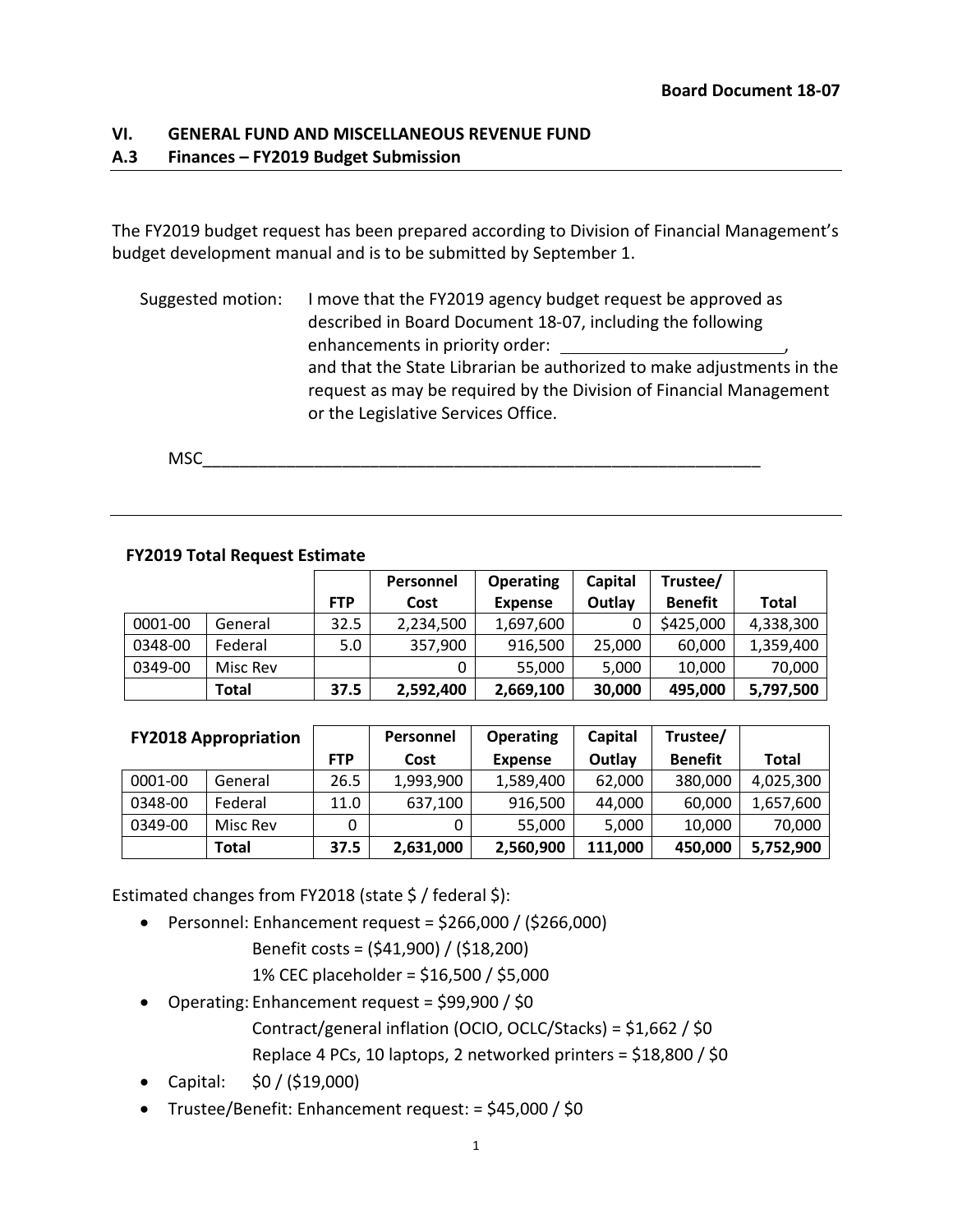### **Proposed Enhancements:**

#### Talking Book Service

|                                                           | <b>FTP</b> | Personnel<br>Cost | <b>Operating</b><br><b>Expense</b> | Capital<br>Outlay | Trustee/<br><b>Benefit</b> | <b>Total</b> |  |  |  |
|-----------------------------------------------------------|------------|-------------------|------------------------------------|-------------------|----------------------------|--------------|--|--|--|
| General                                                   | 6.0        | \$266,000         | \$90,400                           | \$0               | \$0                        | \$356,400    |  |  |  |
| Federal                                                   | (6.0)      | ( \$266,000]      | \$0                                | \$0               | \$0                        | ( \$266,000] |  |  |  |
| <b>EOR / Broadband reimbursement for public libraries</b> |            |                   |                                    |                   |                            |              |  |  |  |
|                                                           | <b>FTP</b> | Personnel         | <b>Operating</b>                   | Capital           | Trustee/                   | Total        |  |  |  |
|                                                           |            | Cost              | <b>Expense</b>                     | Outlay            | <b>Benefit</b>             |              |  |  |  |
| General                                                   | 0.0        | \$0               | \$0                                | \$0               | \$45,000                   | \$45,000     |  |  |  |
| Office 365                                                |            |                   |                                    |                   |                            |              |  |  |  |
|                                                           | <b>FTP</b> | Personnel         | <b>Operating</b>                   | Capital           | Trustee/                   | Total        |  |  |  |
|                                                           |            | Cost              | <b>Expense</b>                     | Outlay            | <b>Benefit</b>             |              |  |  |  |
| General                                                   | 0.0        | \$0               | \$9,500                            | \$0               | \$0                        | \$9,500      |  |  |  |
| <b>Total enhancements</b>                                 |            |                   |                                    |                   |                            |              |  |  |  |
|                                                           | <b>FTP</b> | Personnel         | <b>Operating</b>                   | Capital           | Trustee/                   | Total        |  |  |  |
|                                                           |            | Cost              | <b>Expense</b>                     | Outlay            | <b>Benefit</b>             |              |  |  |  |
| General                                                   | 6.0        | \$266,000         | \$99,900                           | \$0               | \$45,000                   | \$410,900    |  |  |  |
| Federal                                                   | (6.0)      | (\$266,000)       | \$0                                | \$0               | \$0                        | (\$266,000)  |  |  |  |
| Total                                                     | 0.0        | \$0               | \$99,900                           | \$0               | \$45,000                   | \$144,900    |  |  |  |

#### **Draft FY2019 Enhancement Narratives:**

#### **Talking Book Service**

This is a request to move the Talking Book Service (TBS) from the federal fund (Library Services and Technology Act, or LSTA) to state funds, where it was funded prior to FY2010. The total request for six (6) full-time staff and operating expenditures for TBS is \$356,400.

Talking Book Services in each state are designed to be a partnership between the Library of Congress' National Library Service (NLS) and the state agency responsible for delivering the service to state residents. Prior to FY2010, NLS provided the Commission with the recorded books and playback equipment, and the Commission used state funds for the staff and operating needed to deliver the service and provide outreach to eligible users. In order to continue the service in the face of an 18% cut in state funds for personnel in FY2010, the entire TBS program, including 6 FTP and operating expenditures, was moved to federal LSTA funds where it has remained. Both the 2015 and 2017 NLS site visit reports for the Idaho Talking Book Service urged the Commission to "work to obtain funding for the regional library that is not LSTA based."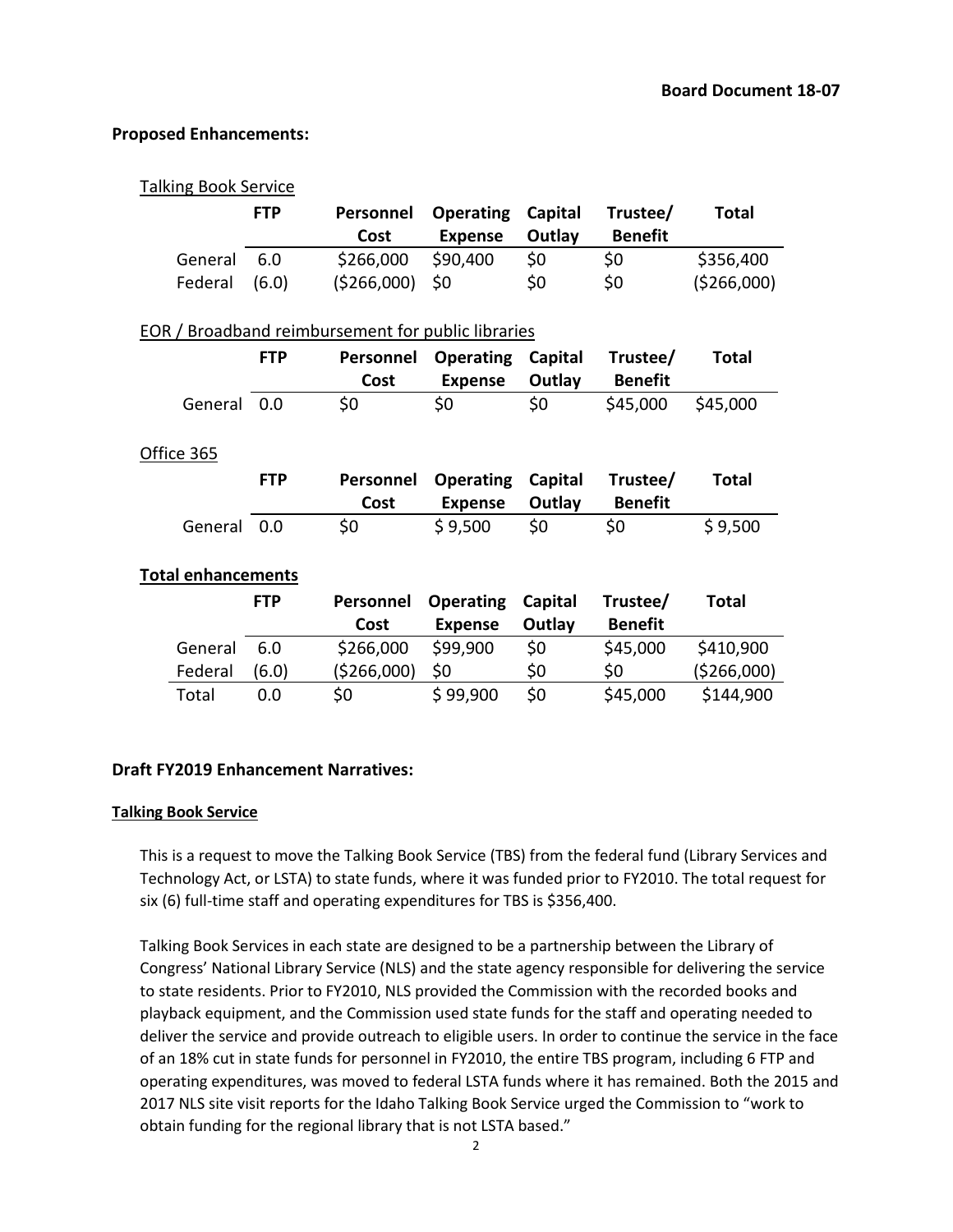Since FY2012 our state appropriation has grown with much-appreciated increases in salaries and benefits approved by the Legislature, but our annual LSTA allotment has not increased to cover those costs for the 11 FTP paid with federal funds. In addition, Idaho's 2017 LSTA allotment is only 95% of that in 2010. The consequence is a steady decrease in the amount of LSTA funds available to support other programs such as Read to Me, Make It at the Library, statewide library staff training in the LiLI databases and emerging technologies, and new online resources in support of early literacy, STEAM education, digital literacy, and workforce development. If LSTA is level funded for FY2018, our personnel appropriation in the federal fund will consume 49% of Idaho's LSTA allotment.

This service involves much more staff time than just checking out materials to our users.

- Providing service statewide by phone to those with a disability, especially those unable to use print, requires additional time in helping users select appropriate reading materials, use the equipment, learn to access the collection online, and download titles to their players. Our customer service reps (CSRs) logged almost 10,000 reader advisory calls this past year, with an average length of 20-30 minutes per call. They also registered 563 new users, also with an average length of 20-30 minutes per call.
- Extensive staff time is also required for inventory control, catalog maintenance, determining the number of physical copies to order for up to 300 new titles a month from NLS, and selecting and downloading books on cartridges for the 75% of users who depend on receiving their books by mail.
- Outreach to potential users also requires staff time to prepare and present at health fairs, care facilities, and senior centers. CSRs made 27 outreach presentations this past year, with an average of 3 hours each for travel, the presentation, and Q&A.

In addition, these federal funds are at risk since the current administration recommends the elimination of the Institute of Museum and Library Services (IMLS) and all of its funding in the FY2018 budget blueprint.

Returning TBS to state funds will restore the state-federal partnership in providing this service to Idahoans, and will enable the Commission to re-direct those LSTA funds (if they are not cut) to increase support for the state goal of increasing college and career readiness of young Idahoans through ramped up early literacy programs and resources for public & school libraries, and by developing and piloting a model school library program to strengthen their role in K-12 teaching and learning.

#### **EOR / Broadband reimbursement for public libraries**

This request is for an additional \$45,000 to increase the broadband reimbursement funding for Idaho public libraries through the Education Opportunity Resource (EOR) Act (I.C. 33-5601 through 33-5604). This represents a 25% increase to the \$180,000 amount currently available to reimburse the state's public libraries for the non-E-rate portion of their internet services for a combined total of \$225,000 to meet the expected requests in FY2019.

This request is made because: